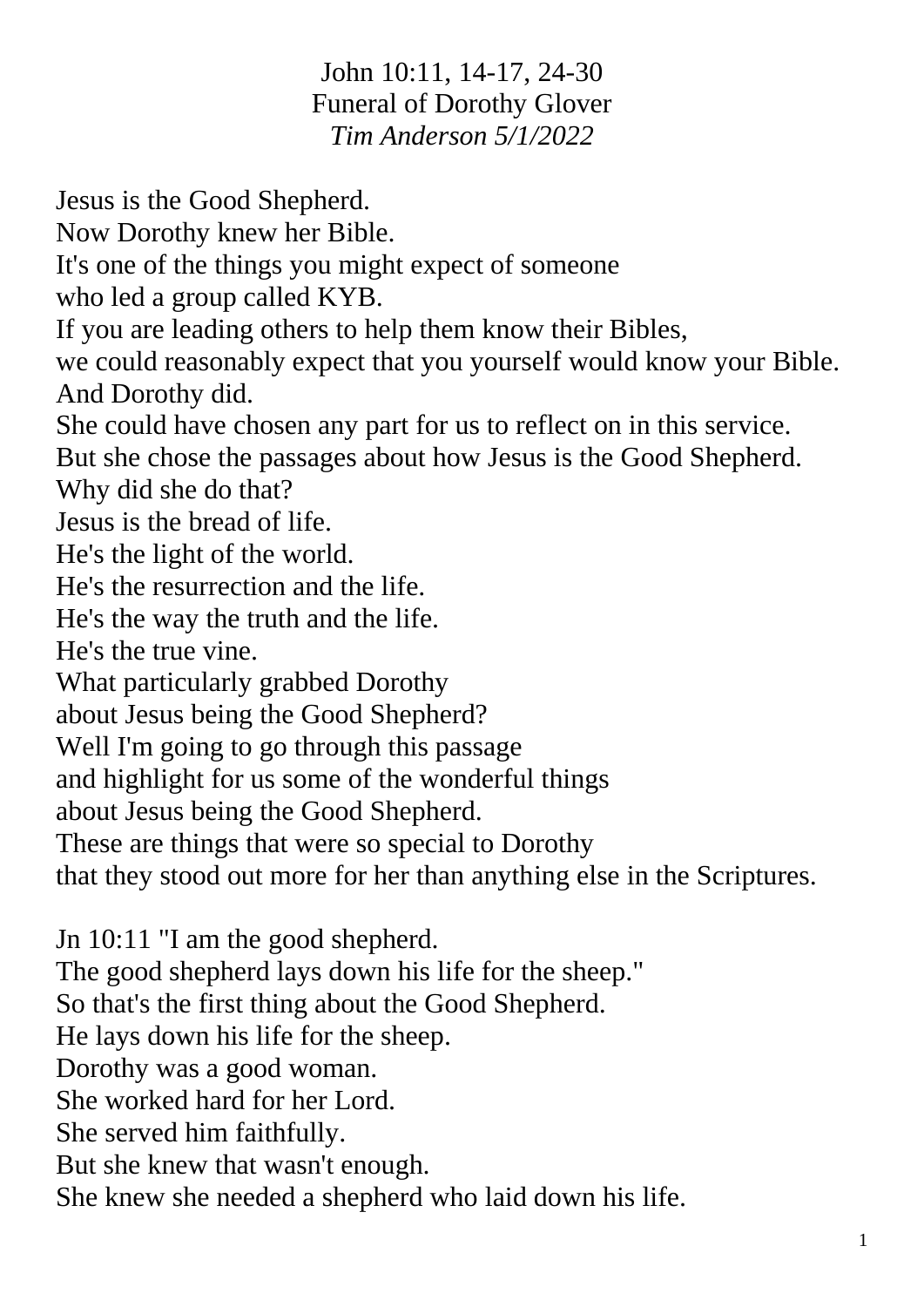Jesus laid down his life for Dorothy. When he was crucified at Calvary, it wasn't an unfortunate miscarriage of justice, it was a deliberate sacrifice to pay the price for human sin. Dorothy was a sinner. It might not be the sort of thing you usually say about someone at a funeral. But Dorothy wanted us to know it at her funeral. She was a sinner who needed a saviour. And the Good Shepherd was her saviour. He laid down his life for Dorothy. And that's what gives us total 100% confidence that she's with him now. Because it doesn't depend on her. It depends on him. And his life was perfect. Jn 10:14 "I am the Good Shepherd; I know my sheep and my sheep know me." So that's the second thing about the Good Shepherd. The Good Shepherd knows his sheep and is known by his sheep. Dorothy loved her KYB. She did all kinds of things to serve God. She was the Treasurer of this church for about 7 years. She played the keyboard in services in a range of churches

for about 60 years.

But there's a difference between doing jobs

because you know they need to be done,

and doing them because you love them.

Dorothy loved KYB.

Know your Bible.

But knowing your Bible was only ever a means to an end for her.

She wanted to know her Bible

because she wanted to know the Good Shepherd

who is revealed on its pages.

She had a deep personal knowledge of the Lord Jesus.

And as you do with people you love,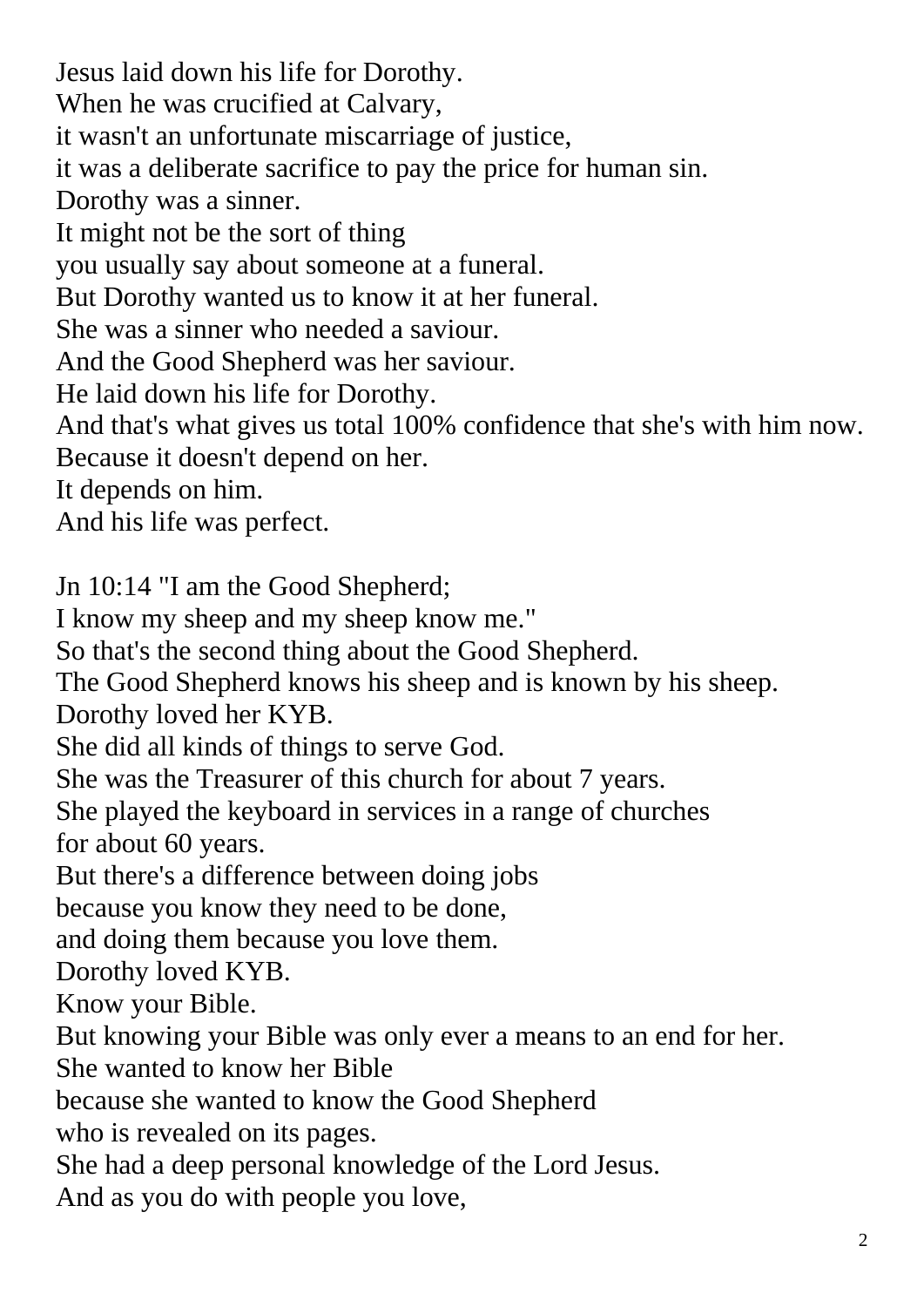she wanted to know him better. And she wanted other people to know him better. So she helped them to know him through his word. It gave her great joy when she saw other people growing to know the Good Shepherd like she did. But personal knowledge is two way. We know and we are known. This verse told Dorothy that she is known by Jesus,

because she is one of his sheep.

It's crucially important in the Bible to be known by God.

Jesus is telling his disciples about Judgement Day.

And he says this to them,

Mt 7:22-23 "Many will say to me on that Day,

Lord, Lord, did we not prophesy in your name

and in your name drive out demons

and in your name perform many miracles?

And I will tell them plainly,

'I never knew you.

Away from me you evil doers.'"

It's not enough to do a bunch of good stuff.

You could substitute running a KYB group for driving out demons. You could substitute reading the Bible beautifully in church services for performing many miracles.

You have to be known by the Lord Jesus.

He has to say of you,

'this is one of my sheep.'

Dorothy could rest secure in her saviour

because she didn't trust in her good works.

She knew that she was one of the sheep

that belonged to the Good Shepherd.

He knew her.

She was known.

And that was her security.

That's what meant she had no fear in face of death.

She could look up on the wall of her bedroom.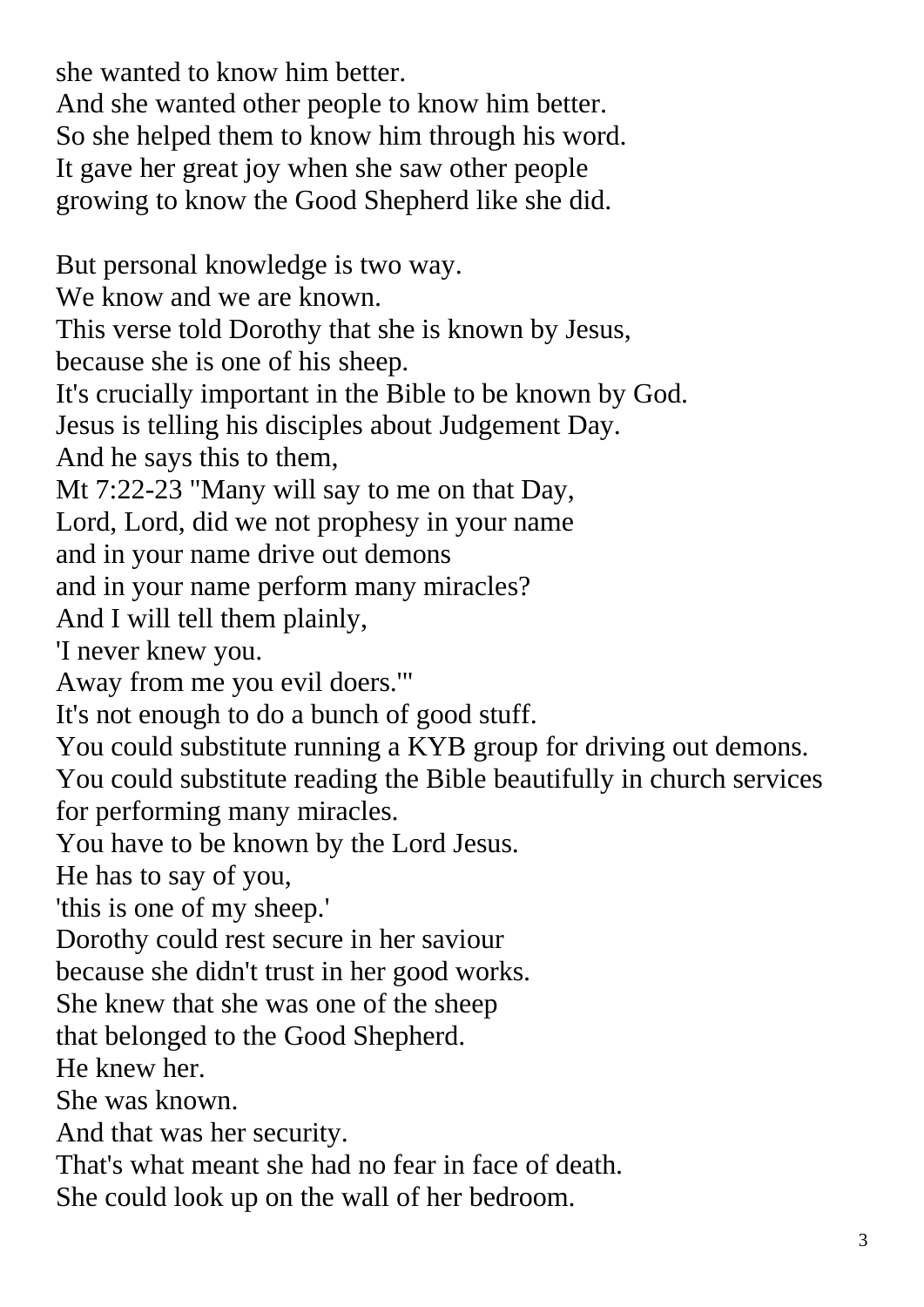And make a little list of all the people she wanted to meet and talk with when she got to heaven.

She wasn't worried about whether she would get there.

Because she knew the Shepherd and the Shepherd knew her.

A couple of weeks ago, I was talking with Dorothy about this passage. Jesus says, "I have other sheep that are not of this sheep pen." Who are these other sheep, Dorothy? "I am, Tim," she replied. Jesus is talking to a group of Jews. He's telling them that those who are not Jews are going to be included in his flock. Well that was an important message for the people of Jesus' day. But the message that Dorothy heard was "I'm included too." I'm part of Jesus' flock. I am one of the Good Shepherd's sheep. Jesus has included even me. Well we've spoken about Dorothy and her faith. And that's appropriate today. But it's also appropriate at Dorothy's funeral service to do what she asked me to do. What did she ask me to do? To talk to you about your faith. You see, you might be sitting there thinking, "I wonder if I am one of Jesus' sheep?" "How can I know if I am part of his flock?" There's a defining characteristic of Jesus' sheep. Jesus says it twice. 10:16 "They too will listen to my voice, and there will be one flock and one shepherd." There are some sheep from Israel who listen to Jesus voice. There are some sheep like Dorothy who are not from Israel who listen to Jesus voice.

But all of the sheep who are part of Jesus' flock listen to his voice. If you are not listening to Jesus' voice,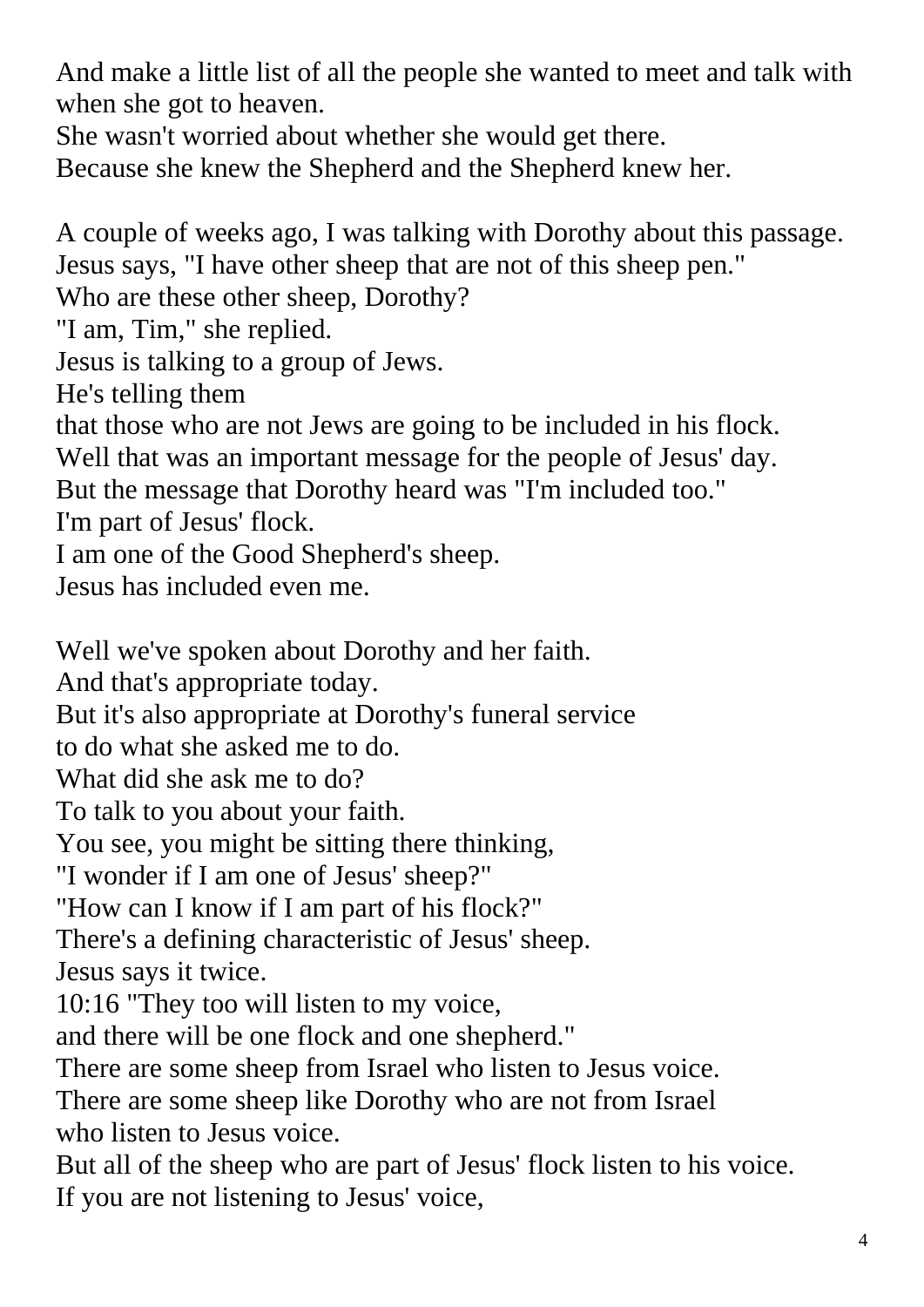then you are not part of his flock.

And that's who it was for shepherds in the first century. Farmers today use fences and tags on the ears and things like that to keep their sheep separate from those belonging to the next door farmer. But in the first century they didn't have lots of fences. A shepherd might have his sheep on a hillside and they could get mixed up with another shepherd's sheep. So what did he do? He called out to his sheep. And his sheep recognised his voice and they came with him. And the ones who belonged to the other shepherd would ignore his call because they didn't recognise his voice. So it was easy to tell whose sheep belonged to whom. No need for fences and tags. Just the voice of the shepherd. So the question for you is, "Are you listening to Jesus' voice?"

Here's the second time Jesus says it. 10:27 "My sheep listen to my voice; I know them and they follow me." Are you listening to Jesus' voice?

Some people think they can decide for themselves what God ought to do. I'm basically a good person, they say. God should accept me into heaven. That's not listening to Jesus' voice, that's listening to your own voice.

Some people have drifted away from listening to Jesus' voice. They would tell you, "I used to listen to his voice.

My parents brought me up to listen to his voice.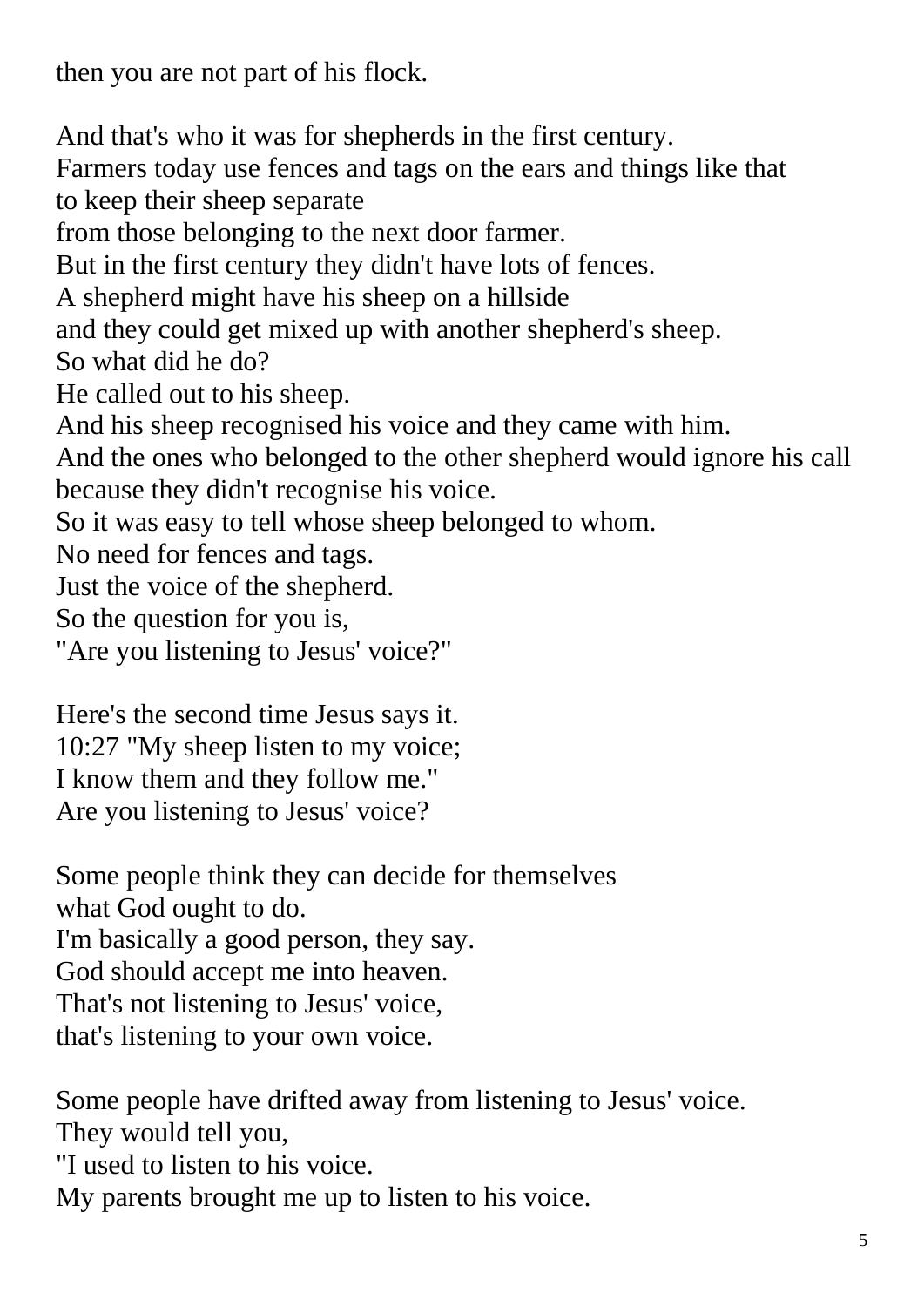But if I'm honest with myself, it's years since I've listened to Jesus' voice."

Jesus is saying you can't kid yourself that you are one of his sheep if you aren't listening to his voice.

If there's one thing Dorothy would want you to do,

it's to listen to Jesus' voice.

If Dorothy were assessing

whether this has been a good service to remember her life,

she wouldn't judge it on how good the singing was -

though Dorothy was a beautiful singer.

She wouldn't judge it on how good the food afterwards was -

though Dorothy was an excellent cook.

She would assess this service

on whether someone extra was listening to Jesus' voice

because they were here today.

If that happens,

I guarantee you,

Dorothy will be throwing a party with the angels in heaven.

Jesus says, "My sheep listen to my voice;

I know them and they follow me."

Are you listening to Jesus' voice?

Well what are the rewards of being one of Jesus' sheep? What are the promises that Jesus makes that gave Dorothy such assurance of her eternal future? What are the promises that Jesus makes that each of us can grab hold of? Here is what Jesus says. 10:28-30 "I give them eternal life, and they shall never perish; no one will snatch them out of my hand. My Father, who has given them to me, is greater than all, no one can snatch them out of my Father's hand. I and the Father are one." Jesus promises nothing less than eternal life.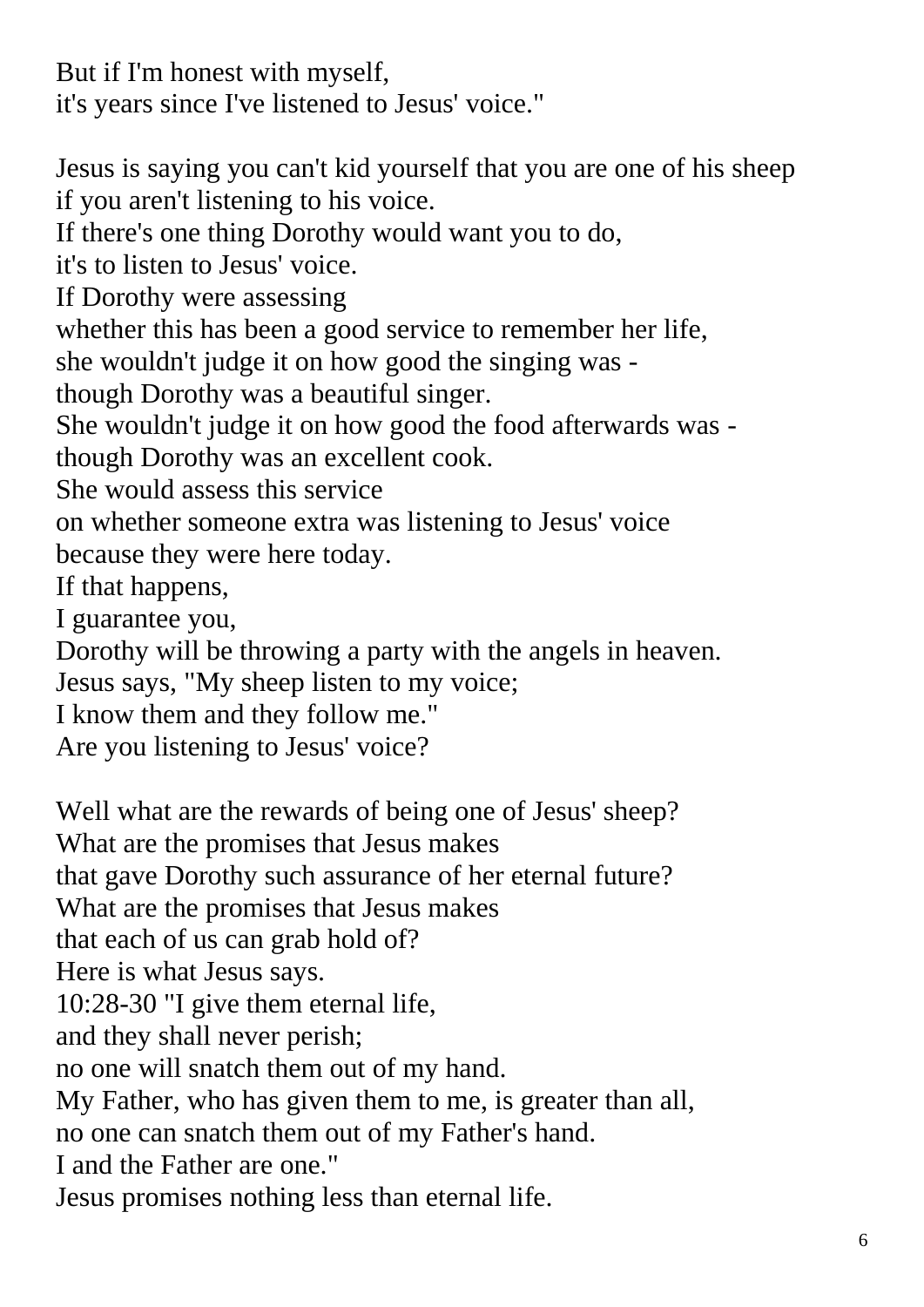Death is a horrible thing.

It breaks relationships between people who love one another deeply. There were many people who loved Dorothy deeply. Of course none more so her husband David. Occasions like this are a time to express great grief. But the grief is tempered because of our confidence that Dorothy now shares eternal life will all those who have put their trust in the Good Shepherd.

Now someone might say,

"That's all wishful thinking.

What makes you think Jesus can make such a promise?"

Well Jesus doesn't make the promise in his own name alone.

He makes the promise in the name of his Father.

The one who created the whole world.

The one who created you and me.

He says that no one can snatch his sheep from his hand,

because no one is up to the task of opposing his Father.

And he says he is authorised to speak on behalf of his Father because he and the Father are one.

Dorothy's confidence stands ultimately in her creator. And if he can make her once, he can remake her again. And that is what he has promised to do. And he has shown that he's capable by raising his Son the Lord Jesus from the dead.

The Good Shepherd. He lays down his life for the sheep. We know we are forgiven because it depends on Jesus' sacrifice not on our good works. The Good Shepherd. He knows his sheep and they know him. Dorothy knew him. The Good Shepherd.